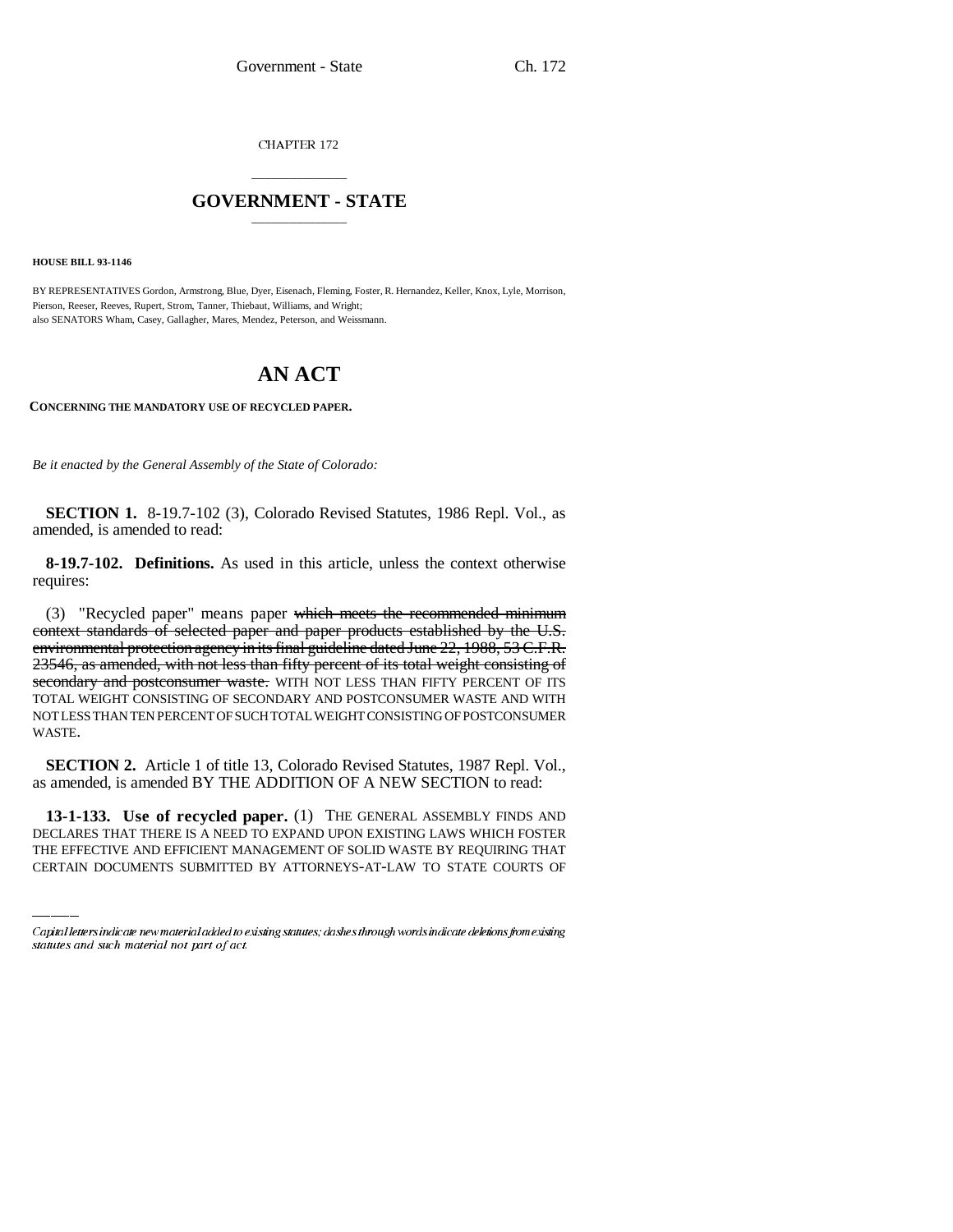## Ch. 172 Government - State

RECORD BE SUBMITTED ON RECYCLED PAPER. THE GENERAL ASSEMBLY FURTHER FINDS THAT SUCH EXPANSION WILL PROTECT AND ENHANCE THE ENVIRONMENT AND THE HEALTH AND SAFETY OF THE CITIZENS OF COLORADO.

(2) (a) (I) EXCEPT AS PROVIDED IN PARAGRAPH (b) OF THIS SUBSECTION (2), NO DOCUMENT SHALL BE SUBMITTED BY AN ATTORNEY TO A COURT OF RECORD AFTER JANUARY 1, 1994, UNLESS SUCH DOCUMENT IS SUBMITTED ON RECYCLED PAPER. THE PROVISIONS OF THIS SECTION SHALL APPLY TO ALL PAPERS APPENDED TO EACH SUCH DOCUMENT.

(II) (A) PROCEDURES ADOPTED TO IMPLEMENT THE PROVISIONS OF THIS SECTION SHALL NOT IMPEDE THE CONDUCT OF COURT BUSINESS NOR CREATE GROUNDS FOR AN ADDITIONAL CAUSE OF ACTION OR SANCTION.

(B) NO DOCUMENT SHALL BE REFUSED BY A COURT OF RECORD SOLELY BECAUSE IT WAS NOT SUBMITTED ON RECYCLED PAPER.

(b) NOTHING IN THIS SECTION SHALL BE CONSTRUED TO APPLY TO:

(I) PHOTOGRAPHS;

(II) AN ORIGINAL DOCUMENT THAT WAS PREPARED OR PRINTED PRIOR TO JANUARY 1, 1994;

(III) A DOCUMENT THAT WAS NOT CREATED AT THE DIRECTION OR UNDER THE CONTROL OF THE SUBMITTING ATTORNEY;

(IV) FACSIMILE COPIES OTHERWISE PERMITTED TO BE FILED WITH A COURT OF RECORD IN LIEU OF THE ORIGINAL DOCUMENT; HOWEVER, IF THE ORIGINAL IS ALSO REQUIRED TO BE FILED, SUCH ORIGINAL SHALL BE SUBMITTED IN COMPLIANCE WITH THIS SECTION.

(V) EXISTING STOCKS OF NON-RECYCLED PAPER AND PREPRINTED FORMS ACQUIRED OR PRINTED PRIOR TO JANUARY 1, 1994.

(3) THE PROVISIONS OF THIS SECTION SHALL NOT BE APPLICABLE IF RECYCLED PAPER IS NOT READILY AVAILABLE.

(4) FOR PURPOSES OF THIS SECTION, UNLESS THE CONTEXT REQUIRES OTHERWISE:

(a) "ATTORNEY" MEANS AN ATTORNEY-AT-LAW ADMITTED TO PRACTICE LAW BEFORE ANY COURT OF RECORD IN THIS STATE.

(b) "COURTS OF RECORD" SHALL HAVE THE SAME MEANING AS SET FORTH IN SECTION 13-1-111.

(c) "DOCUMENT" MEANS ANY PLEADING OR ANY OTHER PAPER SUBMITTED AS AN APPENDIX TO SUCH PLEADING BY AN ATTORNEY, WHICH DOCUMENT IS REQUIRED OR PERMITTED TO BE FILED WITH A CLERK OF COURT CONCERNING ANY ACTION TO BE COMMENCED OR WHICH IS PENDING BEFORE A COURT OF RECORD.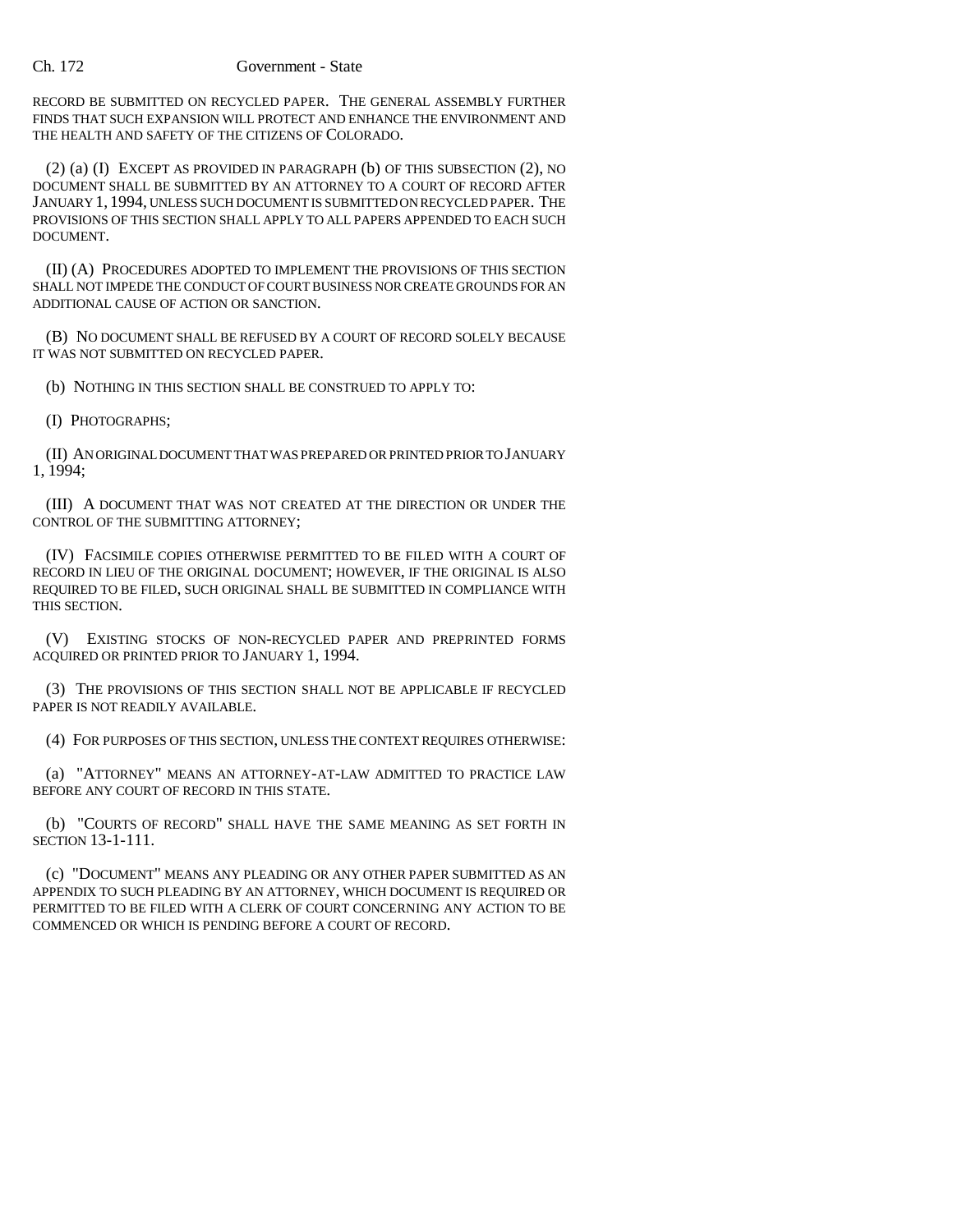(d) "RECYCLED PAPER" MEANS PAPER WITH NOT LESS THAN FIFTY PERCENT OF ITS TOTAL WEIGHT CONSISTING OF SECONDARY AND POSTCONSUMER WASTE AND WITH NOT LESS THAN TEN PERCENT OF SUCH TOTAL WEIGHT CONSISTING OF POSTCONSUMER WASTE.

**SECTION 3.** 24-4-105 (9), Colorado Revised Statutes, 1988 Repl. Vol., is amended to read:

**24-4-105. Hearings and determinations.** (9) (a) Any party, or the agent, servant, or employee of any party, permitted or compelled to testify or to submit data or evidence shall be entitled to the benefit of legal counsel of his OR HER own choosing and at his OR HER own expense, but a person may appear for himself ON THEIR OWN BEHALF. An attorney who is a witness may not act as counsel for the party calling him THE ATTORNEY as a witness. Any party, upon payment of a reasonable charge therefor, shall be entitled to procure a copy of the transcript of the record or any part thereof. Any person permitted or compelled to testify or to submit data or evidence shall be entitled to the benefit of legal counsel of his SUCH PERSON'S own choosing and, upon payment of a reasonable charge therefor, to procure a copy of the transcript of his SUCH PERSON'S testimony if it is recorded.

(b) (I) EXCEPT AS PROVIDED IN SUBPARAGRAPH (III) OF THIS PARAGRAPH (b), NO ATTORNEY SHALL SUBMIT A DOCUMENT CONCERNING AN ADJUDICATORY PROCEEDING AFTER JANUARY 1, 1994, UNLESS SUCH DOCUMENT IS SUBMITTED ON RECYCLED PAPER. THE PROVISIONS OF THIS SECTION SHALL APPLY TO ALL PAPERS APPENDED TO EACH SUCH DOCUMENT.

(II) (A) ANY STATE AGENCY THAT ADOPTS POLICIES, PROCEDURES, RULES, OR REGULATIONS FOR THE PURPOSE OF IMPLEMENTING THE PROVISIONS OF THIS SECTION SHALL ENSURE THAT THE CONDUCT OF STATE BUSINESS IS NOT IMPEDED AND THAT NO PERSON IS DENIED ACCESS TO THE SERVICES OR PROGRAMS OF A STATE AGENCY AS A RESULT OF SUCH IMPLEMENTATION.

(B) NO DOCUMENT SHALL BE REFUSED BY A STATE AGENCY SOLELY BECAUSE IT WAS NOT SUBMITTED ON RECYCLED PAPER.

(III) NOTHING IN THIS SECTION SHALL BE CONSTRUED TO APPLY TO:

(A) PHOTOGRAPHS;

(B) AN ORIGINAL DOCUMENT THAT WAS PREPARED OR PRINTED PRIOR TO JANUARY 1, 1994;

(C) A DOCUMENT THAT WAS NOT CREATED AT THE DIRECTION OR UNDER THE CONTROL OF THE SUBMITTING ATTORNEY;

(D) FACSIMILE COPIES CONCERNING AN ADJUDICATORY PROCEEDING OTHERWISE PERMITTED TO BE FILED IN LIEU OF THE ORIGINAL DOCUMENT; HOWEVER, IF THE ORIGINAL IS ALSO REQUIRED TO BE FILED, SUCH ORIGINAL SHALL BE SUBMITTED IN COMPLIANCE WITH THIS SECTION.

(E) EXISTING STOCKS OF NON-RECYCLED PAPER AND PREPRINTED FORMS